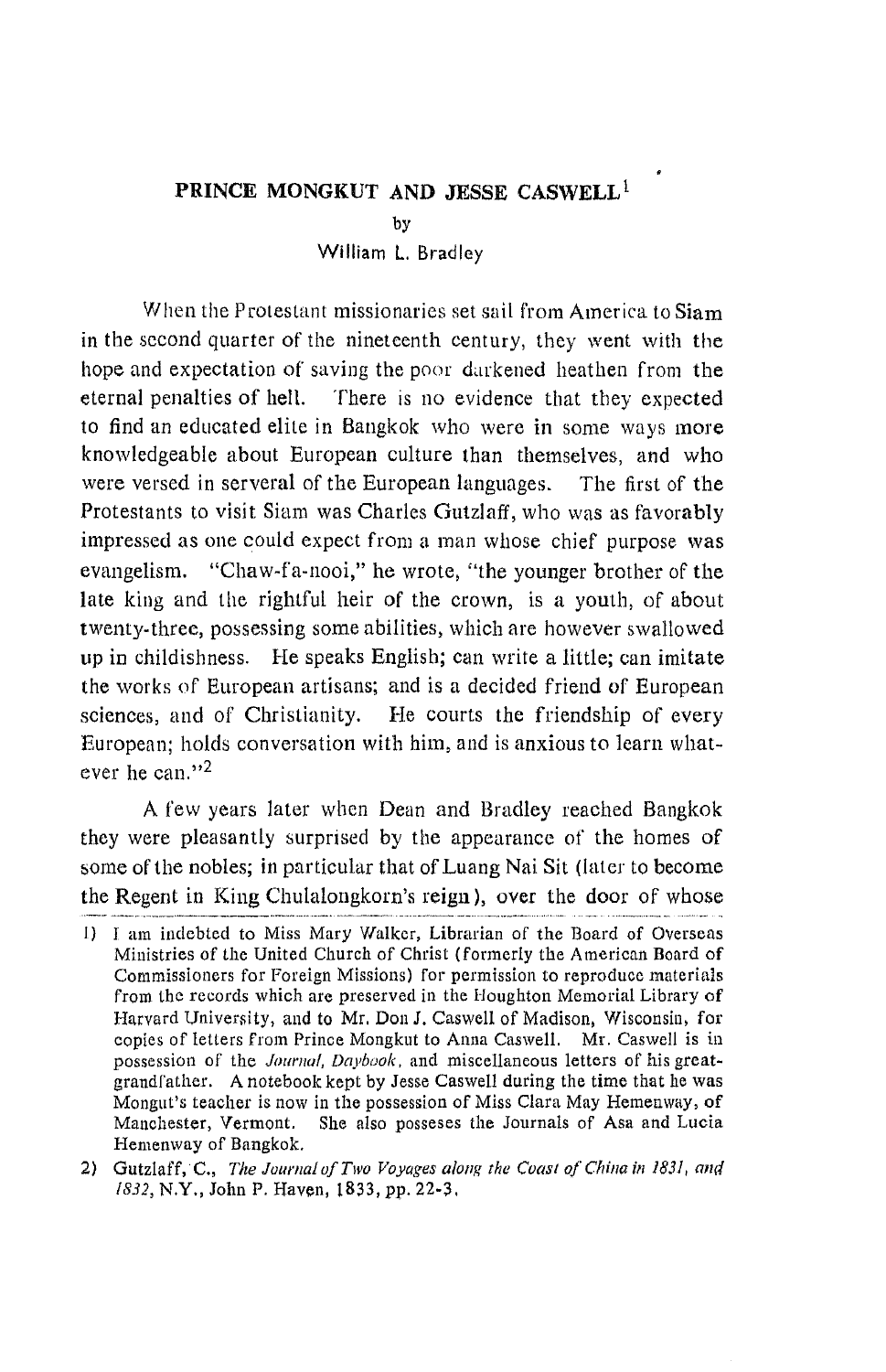bouse was the inscription, "This is Luang Nai Sit's house- welcome friends."3 These missionaries were soon to be engaged in teaching English to men who had already at least an elementary knowledge of the language, and who were well acquainted with European civilization. Thus it is erroneous to think that western civilization came to Thailand with the Protestant missionaries from America. It came with the opening of trade and diplomatic relations centuries before, especially during the reign of King Narai.

However, there is one respect in which the American missionaries made a significant and unique contribution to Siam, and it is for this that they are remembered today. It was they who introduced Western science and technology to a group of noblemen eager to adapt them to the usages of their Kingdom. Bradley, Chandler, House and Caswell in particular were avidly curious about the world around them, and the data they collected proved to be of value to those who followed. It happened that there were in Bangkok at that time young men with a similar interest in the sciences, and this led to a friendly interchange of information which was profitable to both sides.

Curiously enougb, the missionaries mistook Siamese interest in scientific and philosophical thought for a sign that the country was ripe for evangelism, and so they predicted tbat within a short period of time the country would be Christian. Perhaps the Protestants were never able to reconcile themselves for failing to convert the Siamese (a failure for which they held themselves responsible) but they never renounced the bonds of friendship because of ideological differences.

Prince Mongkut, to whom the missionaries referred as Chao Fa Yai during the years they knew him as a priest, had perhaps the greatest intellectual curiosity of all the Thai nobility. The reforms which he undertook as King were begun in several ways during his service as a monk, when he made widespread changes in the study of Buddhism and began the reconciliation of the religion with scientific 3) Bradley, D.B., 'Reminiscences,' *Bangkok Calendar*, 1870, p. 103. Although

Bradley purports to be quoting from his *Journal* for Oct. 23, 1835, there is no mention of this inscription in the original entry.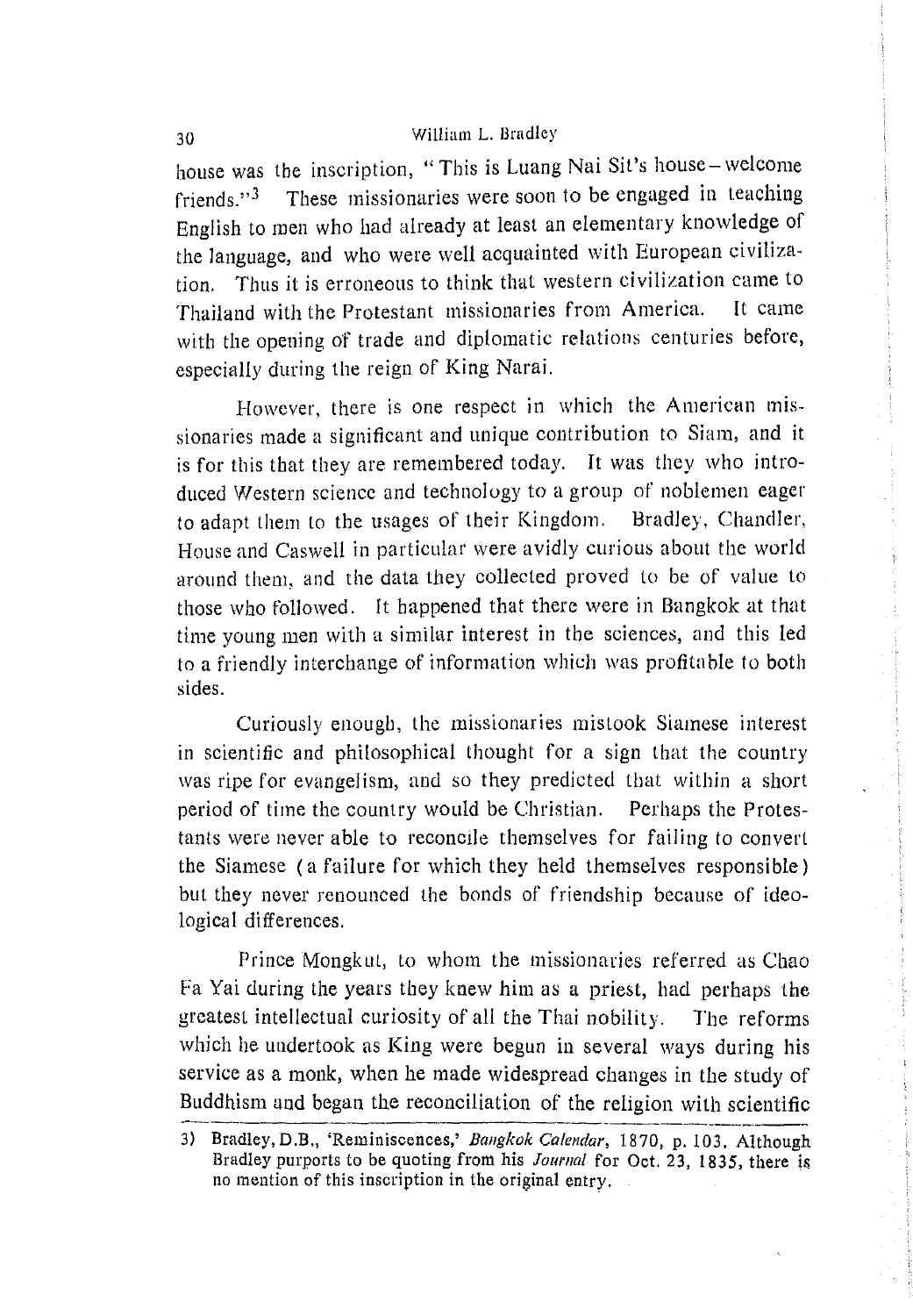discoveries, particularly in the field of astromony. It seems that it was not by accident that Mongkut's interest centered on astronomy, for the influence of astrology on popular Buddhism was very strong, as it is even at present. Elements of magical prediction which run counter to the teachings of Lord Buddha constituted then, as now, serious intellectual threats to the anti-magical rationalism of pure Buddhist teaching.4 In fact, it was the King's interest in astronomy, and his desire to convince the astrologers of the validity of scientific prediction, that led to his contracting that fever to which he succumbed in 1868.

Prince Mongkut shared Bradley's interest in printing, and together with J. H. Chandler they worked for many years on the development of a satisfactory Siamese script. Both Bradley and Chandler were favorably impressed with the quality of Mongkut's work, and on one occasion when Chandler needed help Mongkut lent him the services of one of his punch-cutters for a year.<sup>5</sup>

It was the Americans' interest and skill in science and technology which attracted them to Prince Mongkut, and in 1839 the latter requested Bradley to give him private lessons in English.

Choufah sent for me to visit his wat [reported Bradley in his *journal].* His desire was to engage me to become his teacher in the English language. The plan he proposed was that he would come down to a wat near my house where he would receive my lessons and instructions and would have one of his young men spend much of his time at my house in order that he might learn the English and be able *in* time *to* aid him as well as to fit the young man for a visit to England or America for information.<sup>6</sup> Although now pressed for business day and night I did not feel willing to refuse to accept of

<sup>4)</sup> Mongkut's criticism of magic is similar to that of Sujib Punyanubhab's discussion of miracles in his recent work, *Some Prmninent Characteristics of Buddhism,* Bangkok, 1965.

<sup>5)</sup> References to Mongkut's activities as a printer are to be found in Bradley's *Journal,* July 6, 1842, and the *Baptist Magazine,* vol. 26, 1846, p. 54.

<sup>6)</sup> Although Bradley may not have taught English to this particular young protege of Mongkut, he did teach Mom Kratai Rachothai, a member of the Embassy to England in 1857 .. See Bradley's *.Tournai,* July 31, 1867.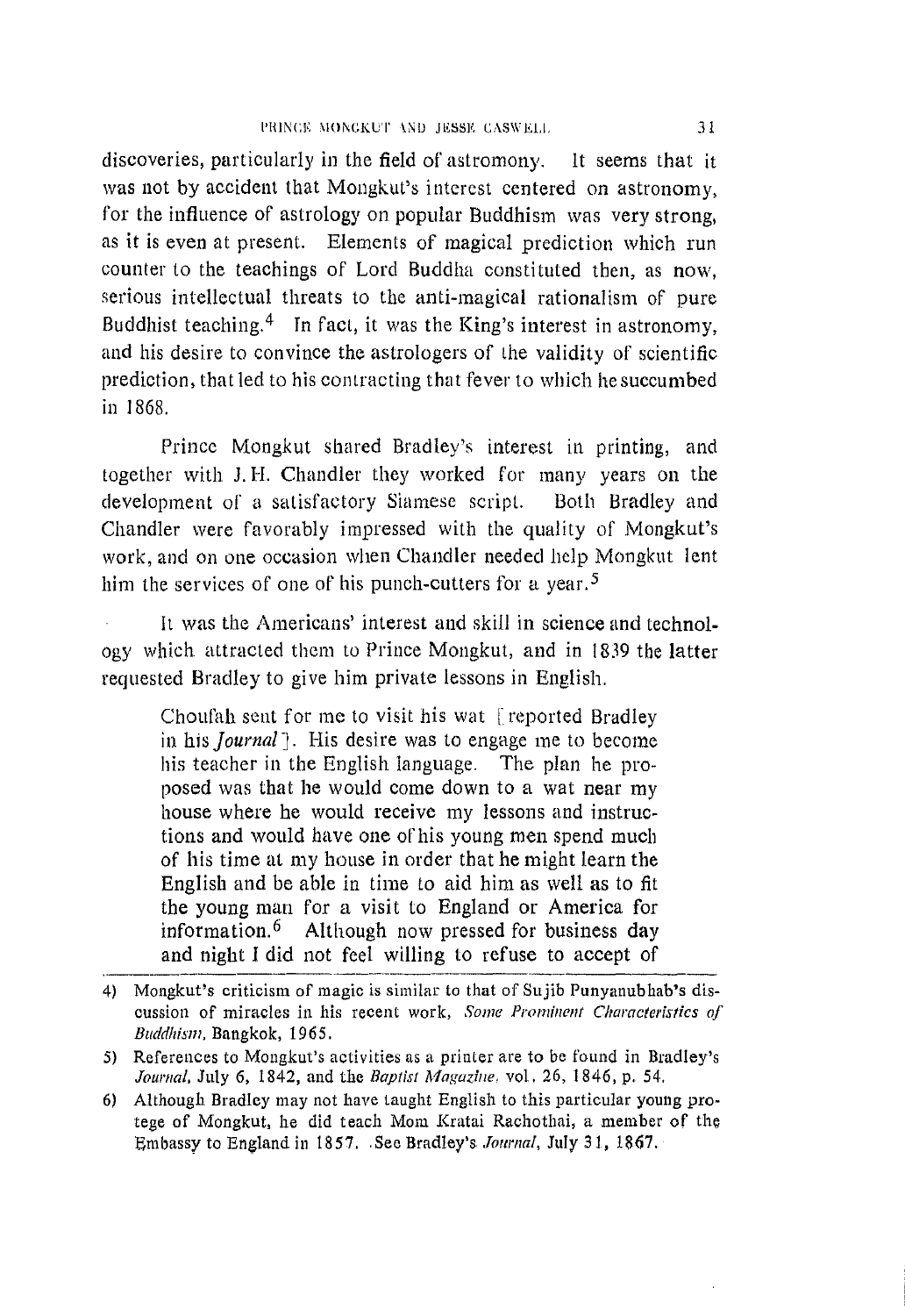the request coming as it did from one of very great influence in Siam. I told him that I would try to teach him on five evenings of each week and his favorite young man daily at my home.<sup>7</sup>

That some lessons were given, although perhaps not at this time, is indicated by Bradley's comments in *hisjouma/* at the time of Mongkut's death in 1868, "The King was my acquaintance for thirty-three years, often times virtually my pupil when he was a priest as also the pupil of my old colleague Rev. J. Caswell."<sup>8</sup> Whether Bradley actually taught the Prince according to this strict regimen is doubtful. There is no evidence that Mongkut's pian was put into effect until six years later when Caswell agreed to become his teacher.

Jesse Caswell was closest to Prince Mongkut of all the Americans. This might have surprised those who had known Caswell in his student days, for he was characterized by President Joshua Bates of Middlebury College as one " who has no peculiar talent for obtaining access to strangers, or acquiring a personal influence over companions: for these purposes, I should think him too reserved.<sup>9</sup> Apparently Caswell's scientific interests (he kept weather charts during his years in Bangkok) as well as his natural reserve and serious interest in Siamese culture attracted him to Mongkut. Whatever the reason for his being singled out, Caswell received a request from Prince Mongkut to become his teacher on a regular basis, and the pages which follow show how close a relation there was between them.

Jesse Caswell, Jr., was born in Middletown, Vermont on April 17, l809. He graduated from Middlebury College in 1832, served as an Assistant Teacher at Potsdam Academy for two years, then enrolled in Andover Seminary to prepare for the ministry. At the end of the first year he moved to the newly founded Lane Seminary in Ohio in order to assist in its establishment, and was graduated in 1837. He married Anna Hemenway in 1839, and in 1840 the Caswells reached Bangkok, accompanied by Anna's brother and the latter's wife.

<sup>7)</sup> Bradley, *Joumal,* December 18, 1839.

<sup>8)</sup> *Ibid.,* October 2, 1868.

<sup>9)</sup> A.B.C.F.M., *Candidates File,* 1838-43, no. 188,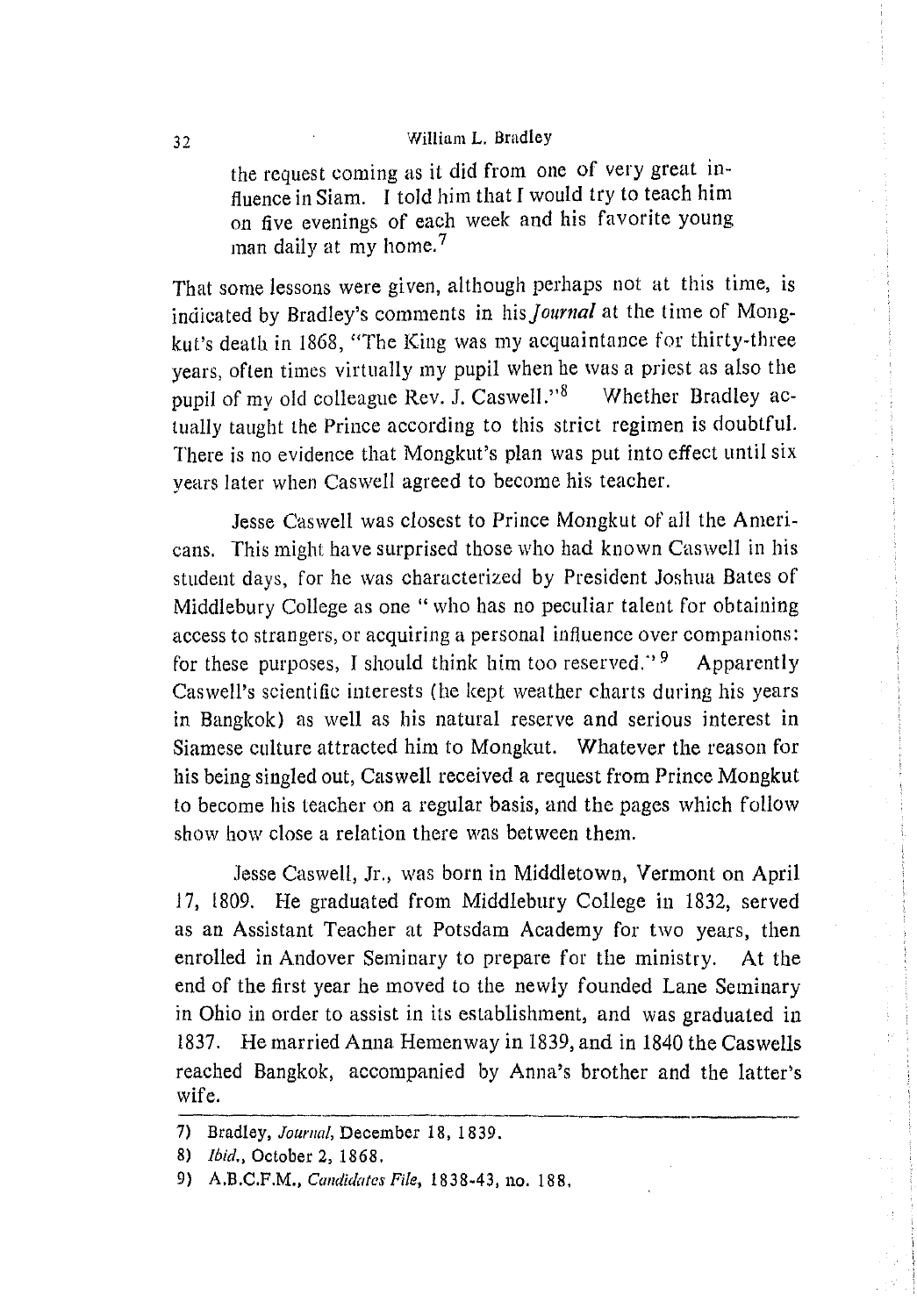When Jesse Caswell died suddenly of erysipelas on September 24. 1848, a very promising career was brought abruptly to a close. Five months later the young widow returned to America with her children. When Mongkut became King he remembered his friend, first by erecting a monument in his honor, and subsequently by sending gifts of \$1000 and \$500 to Mrs. Caswell by Dr. House. The manner of delivery of the second gift was to cause a serious rift within the missionary community, when it became known several years after the occasion that Dr. House had received the money from King Mongkut in hard currency but paid Mrs. Caswell in Greenbacks which were worth less than half their face value.<sup>10</sup> Fortunately for King Mongkut this fact was not disdosed umil several years after his death.

To the best of my knowledge nothing has been published about the relations between the Prince and the missionary as seen through Caswell's eyes, even though there is considerable material on the subject in the records of the American Board of Commissioners for Foreign Missions in the Houghton Memorial Library in Cambridge, Massachusetts. In addition to the letters which were sent by Caswell to the Hoard, there exists a small notebook in the effects or the Rev. Asa Hemenway which is clearly the work of Jesse Caswell during the period of his daily visits to Wat Bavoranives. The notebook, which is now in the possession of Miss Clara May Hemenway of Manchester, Vermont, consists of two parts. The first contains notes of conversations between Caswell and Mongkut. The second consists of "Historical Notes on Siam by Mr. Caswell," and is a digest of a work consisting of thirty books, apparently similar to that which Bradley printed twenty years later.

The facts which arc stated by Caswell in the first part of his notebook do not shed new light on that period of Bangkok's history, save as they reveal the knowledge which Caswell was able to glean

<sup>1 0)</sup> Facts dealing with this case nrc found in Chandler's letter to Bradley, August 3 I, 1868; House's letter to his wife, Aug. 24, 1871; General Partridge to the Department of State, Sept. 19, 18 73. Chandler's letter is in the possession of Mrs. W. Harding Kneedler of Davidson, North Carolina. House's letter is in the records of the Missionary Library of the United Presbyterian Church in New York City. Consul Partridge's letter is in the National Archives in Washington.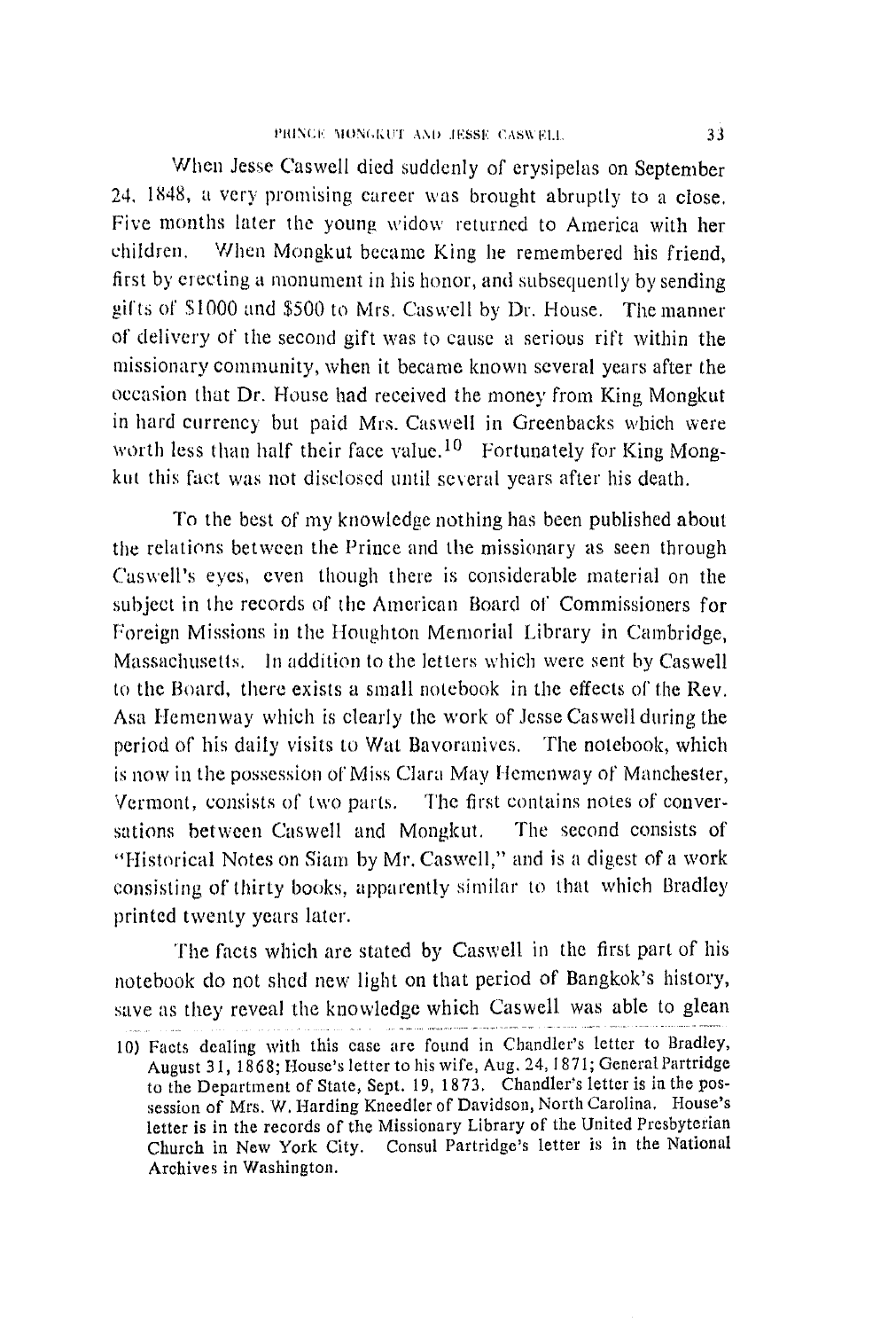## *3a* William L. Bmdiey

through his conversations with the young nobility. The notes and letters corroborate from the American side what has been taken from Thai sources in recent years. For example, H.R.H. Chula Chakrabongse, Alexander Griswold and Abbot Low Moffat mention the fact that Prince Mongkut's reforms of Buddhist literature and life were done at the request of King Rama HI and constituted official acts of the Monarchy.<sup>11</sup> This is a fact which was insufficiently understood by Western reporters from the time of Gutzlaff, who expounded the myth that Mongkut had simply taken refuge in the priesthood to avoid assassination by his jealous half-brother. Caswell's letters show some awareness of the official sanction given Mongkut to pursue his reforms, although there is an understandable tendency to attribute the changes to the arrival of the American missionaries in 1828-30. Caswell wrote to the American Board that "the commencement of liberal views, as marked by tbe liberal party themselves, took place very soon after the visits of the first missionaries,-Gutzlaff, Tomlin, and Abeel, $-$ to Siam."  $12$  Caswell shows an ability to overcome his evangelical bias, however, when he reports lhat "the rise and progress of these views are to be traced directly to Chau Fa," and then gives credit to the King as well: "How far the hand of the king is in these reforms, it is impossible to say. That he knowingly tolerates them is, I think, quite certain."<sup>13</sup>

Following are the letters which Caswell wrote to the American Board during the time that he was teaching English at Wat Bavoranives. These letters reveal the kind of intellectual ferment which was apparent in the circle of nobility surrounding Mongkut a few years prior to his coronation, and also help us glimpse a bit of the personality of Jesse Caswell which set him apart from most of his colleagues in the Protestant missions.

Ţ

<sup>11)</sup> See especially H.R.H. Chula Chakrabongse, *Lords of Life*, London, Alvin Redman, 1960, pp. 151 ff.

<sup>12)</sup> Caswell to Anderson, July 1, 1843; published in the *Missionary Herald*, 1844, p. 199.

<sup>13)</sup> *Ibid.* It is noteworthy that Bradley's *Jourua/* nowhere exhibits that bias against King Rama III characteristic of Western writers until the time of Vella.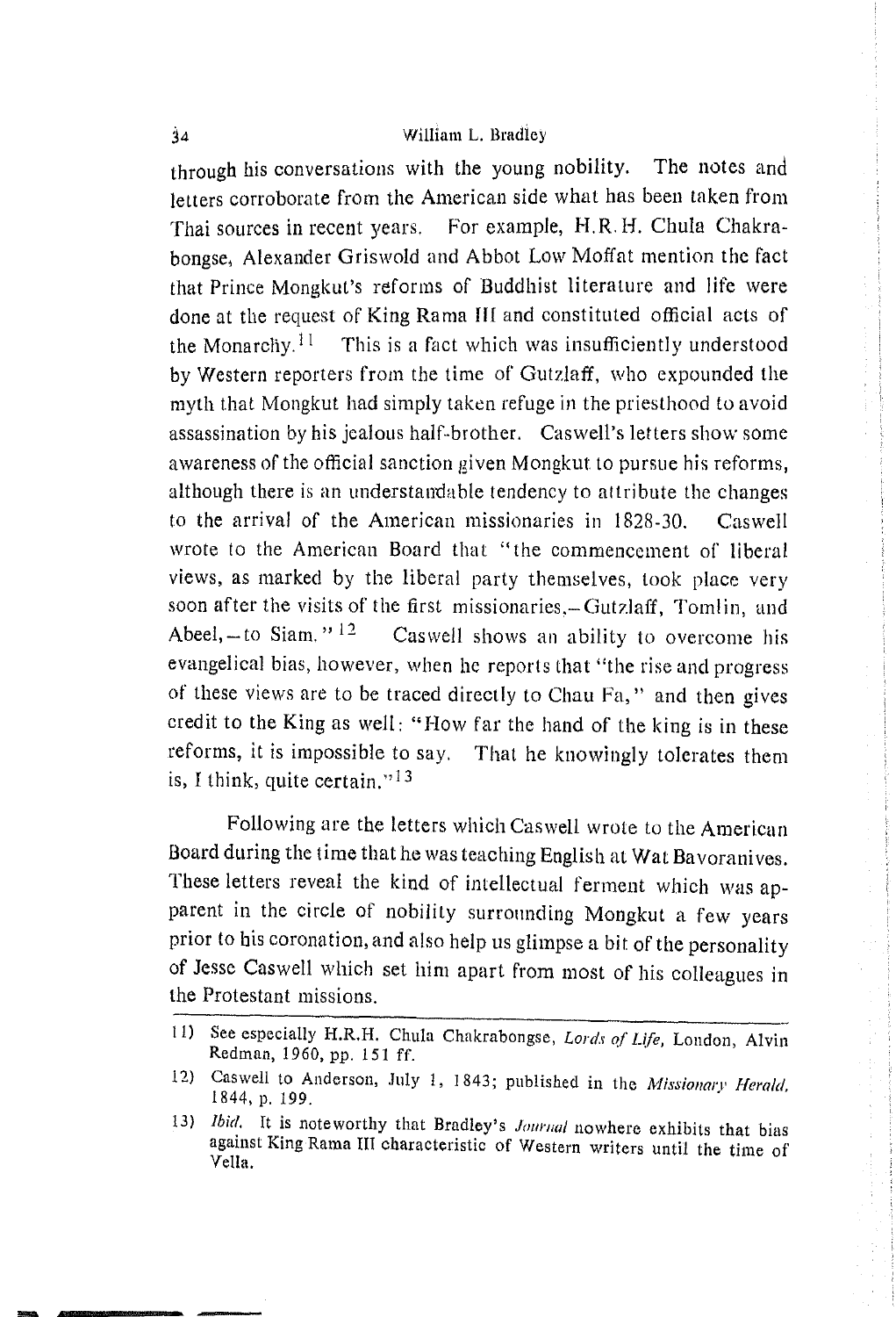### Caswell's Letters to the American Board  $14$

#### July 4, 1845

On the 14th of last month I received an invitation from Chau Fa, the priest, to spend a little time in teaching English in his wat, to himself and several priests and others connected with him. As an inducement for me to comply with his invitation, he offered me the occupancy, rent free, of a neat convenient room adjoining the wat ground, to be used-as it was his own proposal-for preaching and distributing books. He offered also to fit up the room in any way I might choose. For a long time I had been desiring to find a room in a place less public than the tract house, <sup>15</sup> and yet public enough to secure a good number of calls, where I might preach the gospel. But I could find no place of the kind. When Chau Fa's in-But I could find no place of the kind. When Chau Fa's invitation came, wholly unsolicited as it was, it seemed so already the finger of God that I could not hesitate respecting the path of duty. I commenced leaching the first of this month, and expect in a few days to begin to occupy my room for preaching. I have a class of 16 or 18 young men, partly priests and partly body servants of Chau Fa. In spend about three-fourths of an hour with the class and then give a few minutes to Chau Fa himself in explaining any difficulties he may have met with. I propose to go on Mondays, Tuesdays, Thursday and Fridays, and spend the whole forenoon in teaching and receiving visits at my room. My hopes in respect to the results of this new attempt at teaching English arc not at all sanguine and I should not feel at liberty to engage in it, except in consideration of the room allowed me for preaching,  $16$  The fact that this is the first station we have ever had inside the walls of the city is perhaps of some little interest and also that the place is granted by one so high in rank. It is a mile and a half from our mission compound, and some what more than that distance from the 'tract house', situated on one of the principal streets of the city .

#### .July 26, 1845

I took possession of my room on the 14th inst. Thus far this place seems to me more favorable to the *quiet* preaching of the gospel than the tract house. Going and returning from my work furnishes me with three miles of walk which is very favorable to my health. My class in English has increased to about twenty five. It is not often however that more than half of them are present at the same time. Chau Fa himself is much

- 14) Included in *Amoy, Siam, Borneo,* 178, ABC: 16.3.3, vol. l, nos. 123, 125, 127. Portions of Caswell's letters dealing with maters other than relations with Siamese priests and nobles are omitted.
- 15) Interestingly enough, it was the very public situation of the Tract House that appealed to the missionaries when it was offered to them for lease by a Major General of the Army. See Bradley, *Journal*, August 2 and 14, 1838.
- 16) This suggests that had Caswell received that request made of Bradley in 1839, he would have rejected it.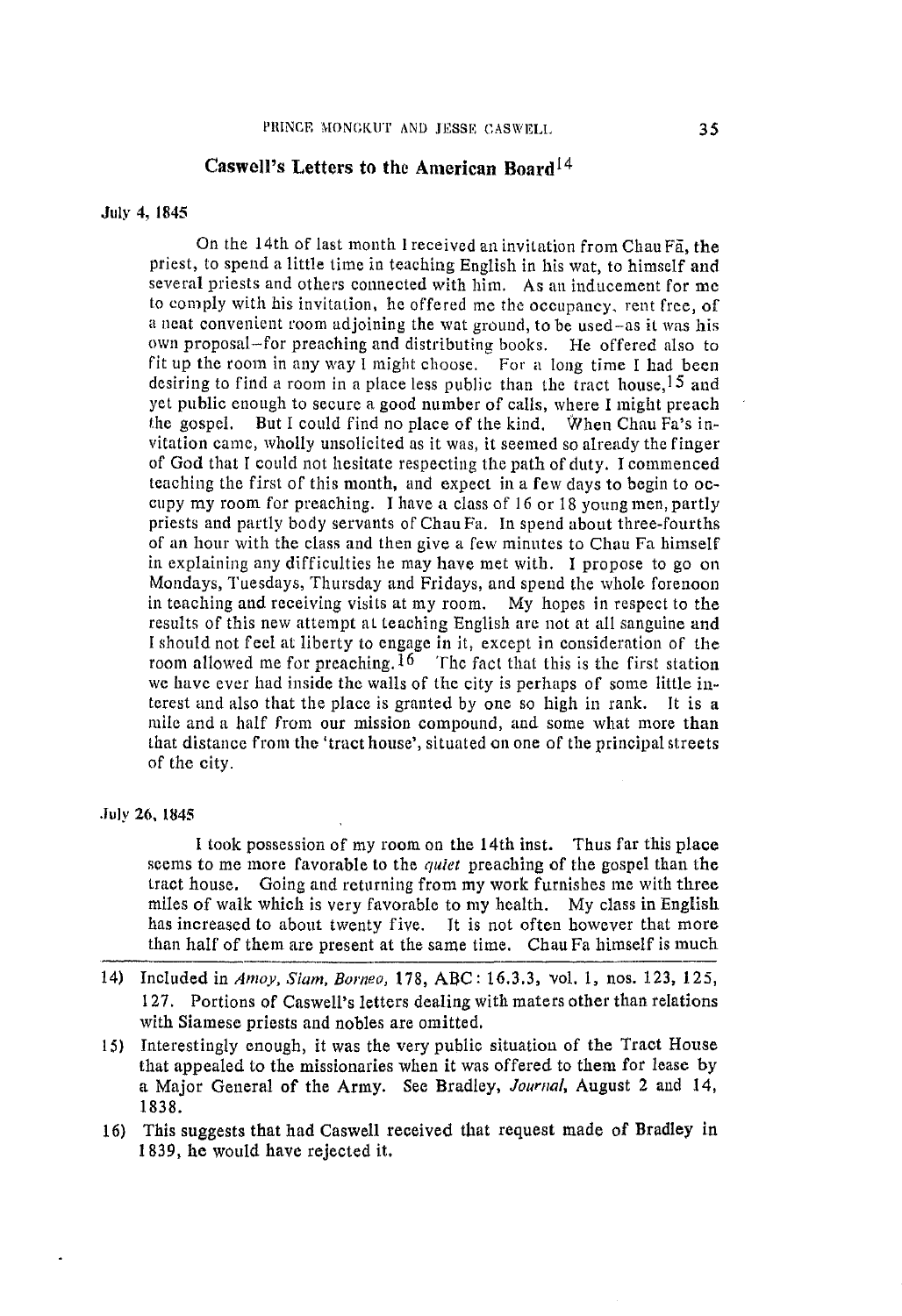more persevering than I expected him to be. Formerly his brother the prince commenced taking lessons in English, but gave a specimen of his natural fickelness in not taking the second lesson. The priest never misses a lesson and plies me with so many questions that I commonly have to tear myself away from him. I frequently have some of the lay members at my room to listen to my conversation. It is well understood by them that I do not intend to spend any of my time at my room in any other way than in preaching the gospel.<sup>17</sup> Soon after Chau Fa began his lessons in English, a Roman Catholic priest advised him not to study English, as it would spoil his pronunciation of latin. He says the R.C. priests praise his pronunciation of latin very much. He studied it many years since, and made, I should think, commendable progress that if he would become acquainted with modern sciences, he must seek some other medium than that afforded by the latin language. has 48 Ceylonese residing in his wat, 32 of them priests. All but two of them came in a ship which the king sent to Ceylon last year, and which returned a few months since.

#### October 1, 1845

At the time of my last quarterly report I had just entered on the labor of teaching at the wat of Chau Fa the priest. My impressions respecting the place he gave me for a preaching stand were favorable from the first, but 1 hnd so often had my hopes of doing good by teaching English dashed, that my expectations in regard to that department of my labors were not at all sanguine. After the experiment of three months, I can now say that the place considered with reference to the great business of *preaching* is even more favorable than I had anticipated. I seldom have fewer than six hearers and very frequently from ten to fifteen, and most of these stay and listen quietly until I dismiss them. During the three months I have labored there I do not recall more than two persons who have been at all noisy or disputatious. Almost without a solitary exception, those who turn aside to hear me are perfectly respectful. This I believe to be an entirely new thing for Bangkok There are several things which conspire to produce this result, but that which stands at the head is the fact that Chau Fa is my disciple in learning the English language and himself treats me with respect. This procures for me the respect of all the priests of his wat and of all the neighborhood. Excepting the one or the priests of his wat and of all the neighborhood, two cases I mentioned above, I do not recollect of hearing one disrespectful word, or witnessing an act to disrespect towards me either in the wat, or in the vicinity for a great distance around. After trying to preach the gospel for four years in the midst of strife and contention, you may well suppose that I should feel some emotions of gratitude, when, unexpectedly

ř.

17) This attitude was characteristic of the Protestant missionaries, who considered anything except preaching and the distribution of tracts as extraneous. Chandler thus complained to the Baptist Board, "You suggested that I might do something for the Princes in Mechanics etc. But as sure as they begin to call on me for my services there will be an end of mission work" {Chandler to S. Peck, American Baptist Missionary Society, Valley Forge, Pa., File 1843-49, Feb. 14, 1844 ). ·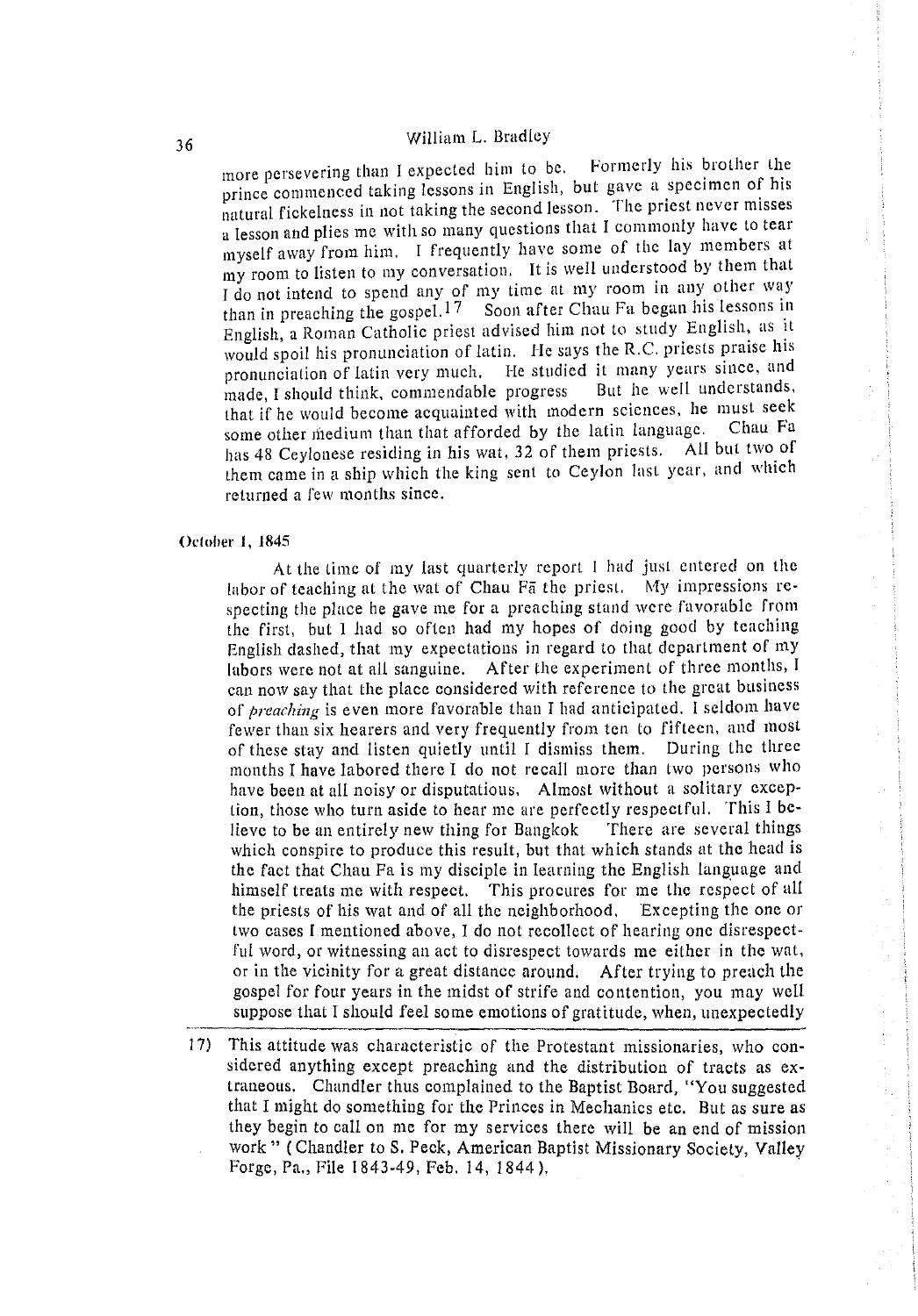and without the least planning of my own, I have been, by the hand of God as I must believe, set down in such a field. 18 I commonly have one or two members of my class in English to hear me at my preaching exercise ...

With regard to my English class in the wat, I can say that I have been agreeably disappointed. About ten young men have persevered till the present time. Once or twice they were discouraged and it seemed to me that I should lose them; but by calling in the aid of Chau Fa I succeeded in rousing them to effort and I have now hope that they may be held to study till they shall have conquered the difficulties which arise early in the path of our studying the English, and till they have acquired<br>a taste for the language. Chau Fa himself is indefatigable in his efforts a taste for the language. Chau Fa himself is indefatigable in his efforts to acquire the English. He has missed but one lesson during the whole He has missed but one lesson during the whole three months that I have taught. I devote from *9* to 11 A.M. to teaching; the first hour to the young men, the last to Chau Fa. "But," you will ask, "suppose you succeed according to your mind in this effort to teach English, where is your hope of accomplishing the ends of missionary labor  $?$  " I answer first, negatively, it is not in the fact that a knowledge of English is imparted, nor that discipline or the mind is secured, nor is it in the amount of religious instruction which they (my scholars) get through the English language. Thnt which first moved me to engage in this work was the fact that I thus secured a good preaching place. This fact, in present circumstances, I think is sufficient to justify my devoting two hours four times a week to *such* labor as this. But I gain, as you already sec, more than a *good preaching place* an influence over the minds of those who hear me that, so fur as we can sec, could not be secured in any other way. This I did not forscc when I accepted C. F's invitation. It is something which comes in to *confirm* the decision already made up on other grounds. Having such evidence of being on the path of duty it is often comforting and cheering to dwell on some other considcrntions which seem to be among the "all things working together for good." One of these is the influence I obtain in the four other wats which, either in whole or in part, sympathize with  $C.F.$  Another is the facilities I have for extending my acquaintance with the Siamese language. The hour that 1 spend with C.F. is often times much more profitable in this respect than the same time would be, spent with my teuchcr. But there is another consideration which l sometimes think, may, in the mind of God, weigh more than ull those mentioned, both primary und secondary. The school of which the C.F. is the head-the liberal school-is probably destined to increase in numbers and influence.<sup>19</sup> It is just that in the priesthood that Chau Fa the prince, and Pra Nai Wai and those with them, are among the people. Chau Fa, the priest, is really a learned man and has great influence over those of his school. This class, in and out of the priesthood, embraces those who, so fur as we can sec, would be most

- 18) An excellent illustration of the missionaries' inability to recognize the qualities of graciousness and altruism as normal constituents of any religion but Protestant Christianity.
- 19) H.R.H. Chula Chakrabongse (op. cit., p. 185) indicates that such a change was inhibited in part by King Mongkut's care not to impose his will upon the priesthood.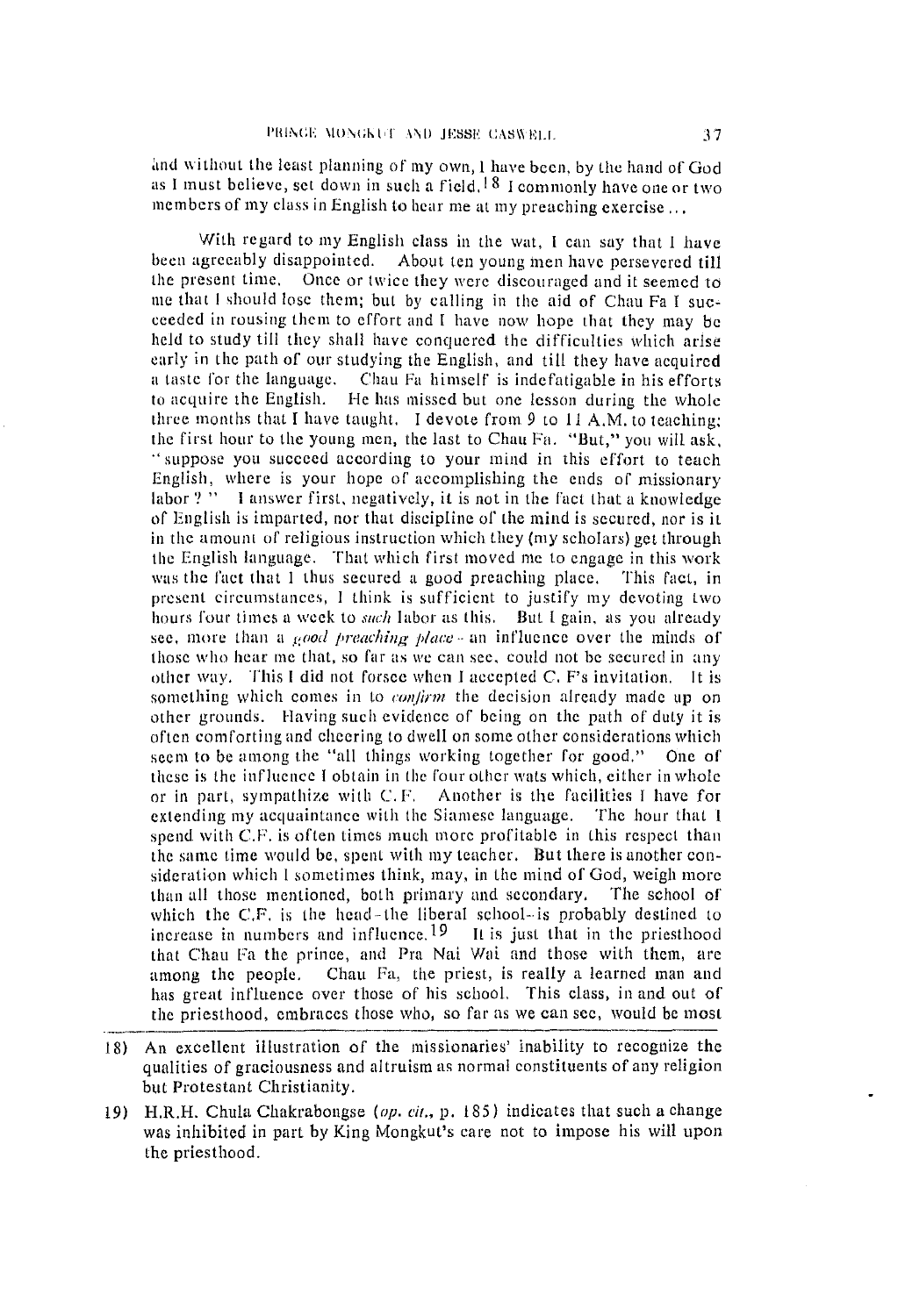likely to embrace christianity. At the same time, from the peculiar posture of their minds, they are more likely perhaps to run off into rank infidelity than the old school. "How important then that we should have free and easy access to him who emphatically stands at the head of such a party. Chau Fa himself is full of scepticism, and yet it is not that *settled* scepticism which is found among a certain class in Christian communities. He seems to have a strong love of truth. (Of course, not the peculiar truths of revelation.) He loves to have solid ground pointed out to him on which he may stand. At least, so I think. *We* have frequent conversations on topics connected with the question of the divine origin of the christian Scriptures. These conversations are always introduced by himself, and have never yet, in one instance, run into dispute. At one time he alluded to the apparent inconsistency between the acknowledged fact that the earth is spherical and that part of the account of the temptation of Jesus in which he is represented as having all the kingdoms of the earth shown to him in a moment of time. At another time he could not see how the suffering such men as Gaudama and Mohammud to rise and delude so large a part of mankind, could be reconciled with the existence of an Almighty and Benevolent Creator. These are specimens of the difficulties which he proposes. You can easily judge the importance of clearing up these difficulties at the fountainhead.

I also enjoy special advantages for becoming acquainted with the true state of the Siamese mind and with the progress which is made. This is to be learned more from accidental remarks, than from anything direct. For instance, a few days since, C.F. related rhe substance of a conversation between him and several others at the Praklang's. One of them asked in a playful way, who of the company had joined the missionaries, (meaning by the question, who were believers in the spherical form of the earth.) Chau Fa says, "as for me, I joined them fifteen years ago, before they came here." Said Pra Nai Wai," I joined them thirteen years ago." Pra Nai Si, a brother of Pra Nai Wai, said he became a disciple only one year ago, that he never believed till the missionaries published their Astronomy,  $20$  Upon this, Paya Si Bipat a brother of the Praklangs declared with impatience that he was no believer at all--he never had and never would. Chau Fa says that correct views in Astronomy already prevail extensively among the young ...

*P.S.* I should have said a word ... of the preference which C.F. manifests for the bible in his reading of English. I have put several books into his hands, and among them a neat bible. Hitherto he has confined his reading mostly to Mitchel's Geography, Parker's Grammar, and the Bible. He has a mind to be interested in grammar and he *is* so; but he chooses to spend most of his time in reading the bible.

<sup>-----------~--------------</sup> 20. *The Almanac and Astronomy* was published by A.B.C.F.M. Press in January, 1843, and met with instant success among Siamese intellectuals. Caswell was the author, and Bradley the translator into Siamese. Bradley lists those who requested copies in his *Journal*, Jan. 26 and 27, 1843.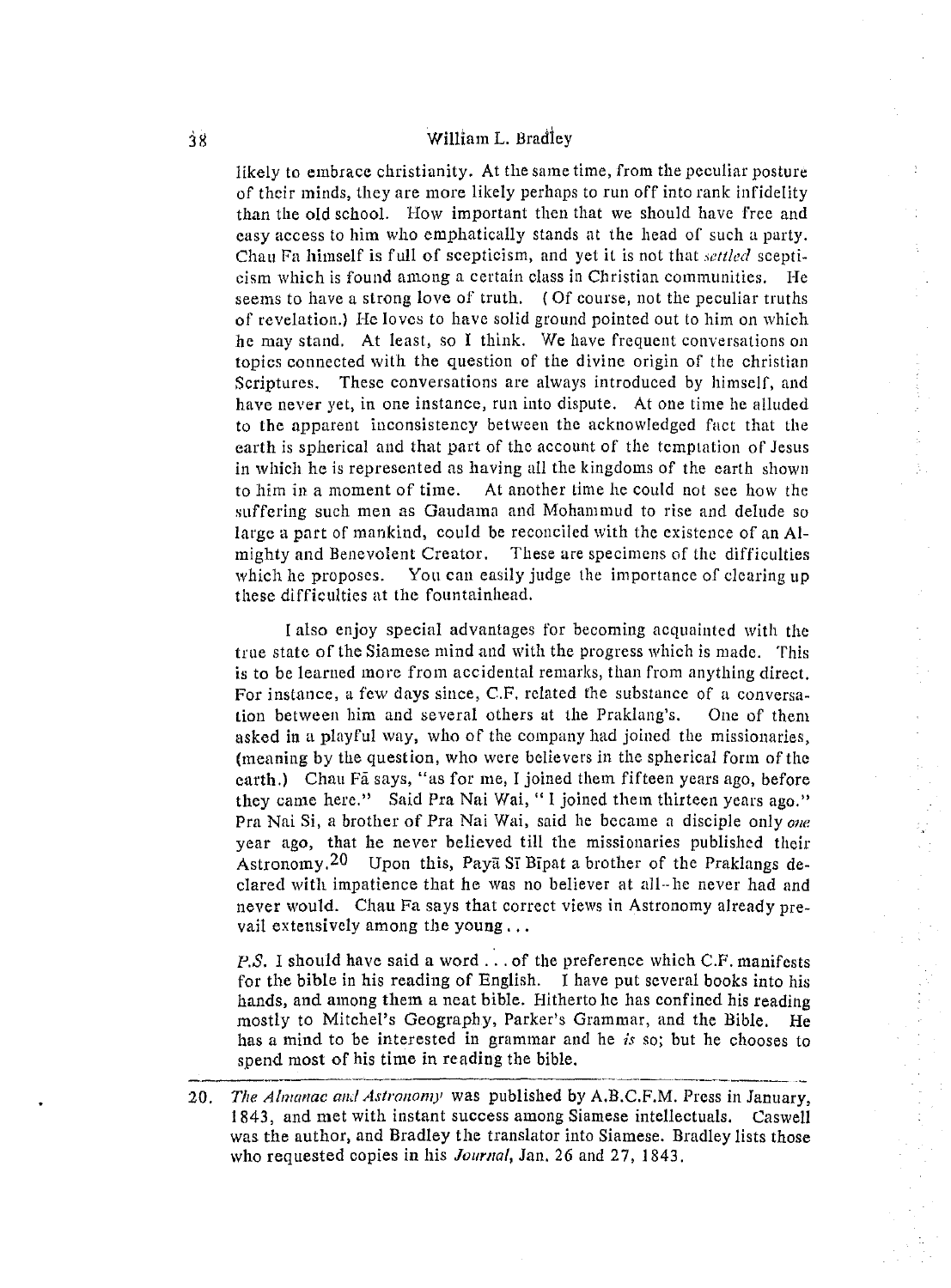#### January 20, 1846

..

... At first I visited this preaching station but four times a week, but for several weeks I have practised going every day except sabbaths... I feel confident that the intercourse I have with C.F. and his head priests, with the other opportunities I have of becoming intimately acquainted with what is going on the wats, and especially of informing myself of the real state of feeling and views in the enlightened class of the priesthood, will here after be of incalculable value to me. Seldom is a day passed that I do not feel on my return that I have obtained important information which I could not have obtained from my teacher. My conversations with C.F. and his chief priests are without any restraint and invariably without any unpleasant feelings being excited.

From six months intimacy with the inmates of this wat I have been led to conclude that there is a strong tendency in the new school of priests to the rejection of every thing in religion which claims a supernatural origin, or that has any thing to do with other than the present state of existence. A Budhist is ipso facto an atheist, as he does not acknowledge u Creator and Supreme Ruler. Still his religion is full of the supernaturalfull of the past and of the future. Chau Fa and his followers, are strongly inclined, if I mistake not, to deny the existence of a heaven and a hell, and of any kind of a future state. And yet they do not openly declare 'this as their creed. They are obliged to preach the Budhist 'religion. When they broach these infidel notions they speak of them as held by some third person. "There are those in Simn who hold so and so." They dare not say that they adopt them themselves... For the sake of giving you a clearer idea of the posture of mind of  $C.F$  and his followers. I will give you an extract from my journal.

*Jany. 2, 1846.* I am getting a clearer insight into the character of the peculiar views of the new party in the priesthood. There is a strong tendency among them to the rankest atheism, but at the same time, there seems to be something that is praiseworthy lying at the foundation of this party. C.F. and his priests have several times of late inquired whether there are any enlightened scientific men in America who do not believe in the existence of a God, of angels or devils, or of a future state of rewards and punishments. When I have replied that there are some such, they say, 'there are such here,'. yet in such a way as that none could accuse *them* of indulging such a belief. When informed that those who embrace such views in our country are usually of the vile sort, they reply that it is not so here. 'The great body of the priesthood,' they say, 'are constantly' fleecing the people of the little they have by telling them that giving to the priests will merit heaven, while witholding exposes them to hell. But there is a class who pity the common people and despise this kind of teaching, and, seeing that heaven and hell are used in this despicable way, they are disposed to swing off to the opposite extreme and entirely abandon the use of these sanctions. ' They slide over the whole subject by saying to the people, ' if there be a heaven, or hell, a God, devils, a future state etc. you will know it after death ... '

About two months since all the priests belonging to my classes in English suddenly absented themselves except C.F. and his head priests. I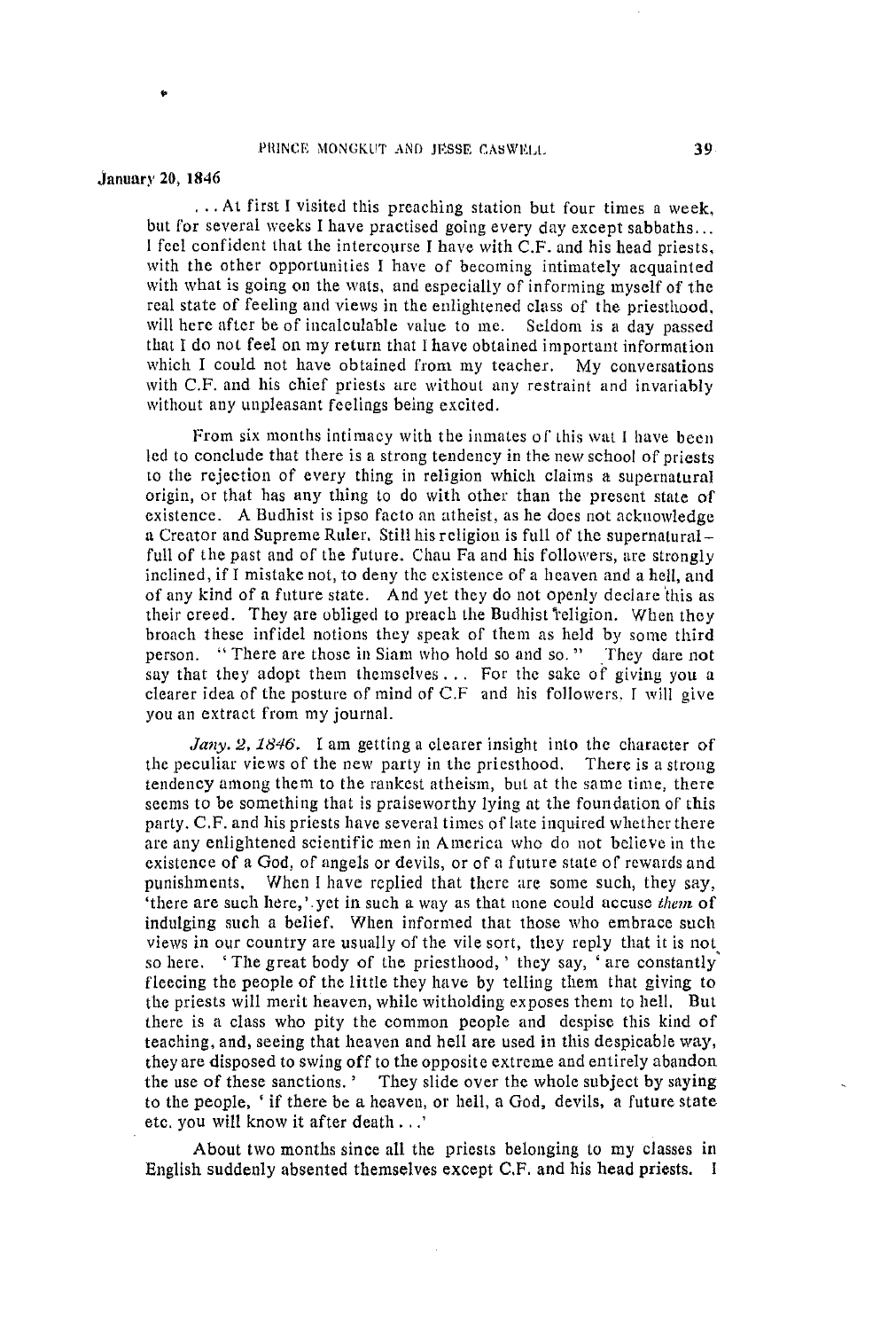could not well account for this as they manifested much interest in studying English. A few days since I learned from C.F. that they had been frightened by a few words they heard the King had spoken respecting<br>the study of English in Ceylon. There are nine or ten young men. the study of English in Ceylon. laymen, pursuing the study besides C.F. and two of his head priests. I have hopes that C.F. and one of his priests may, ere long render important service to the mission by translating books for children. a considerable variety of which we need. They have both expressed a willingness to do this. To induce them to do this I have told them that their services should be rewarded by presents which, though not costly, would be valuable to them. A little money expended in purchasing a few articles of apparatus illustrative of scientific truth may probably obtain that for the cause of Christ which is greatly needed, and cannot be obtained from any other quarter, while at the same time it contributes to enlarge the minds of those who render the service and qualify them the better to operate on the minds of their fellow countrymen.

The lessons continued through 1846, but there are no further entries after that of January. This is probably because the death of Mrs. Bradley had restricted the activities of her widower to the care of his young child'ren, and accordingly increased the heavy burdens of Jesse Caswell.

But there is another reason also. The ideological ardor of Caswell and Bradley was accepted with less kindness and patience by their fellow missionaries than by Mongkut and his associates. There developed a serious rift within the mission over a difference in doctrine, until at last the American Board, which was faced with financial problems at home, decided to close its mission to Siam. Most of the missionaries were reassigned to posts in China or Hawaii, but Bradley and Caswell, the two men closest to the Siamese but the most contentious with their brethren, were persuaded to resign completely from the A.B.C.F.M. Dr. Bradley was in America at the time, and arranged with the American Missionary Association to sponsor the two families in their work. The A.M.A. bought the property from its sister board and thereafter gave only moral support to the young mission. That is why Bradley turned to printing as a full time business and was led to publish Siamese works which otherwise might not have been put into print.

However, Caswell suddenly fell victim of disease and his work which gave much promise was brought to a close. As Anna Caswell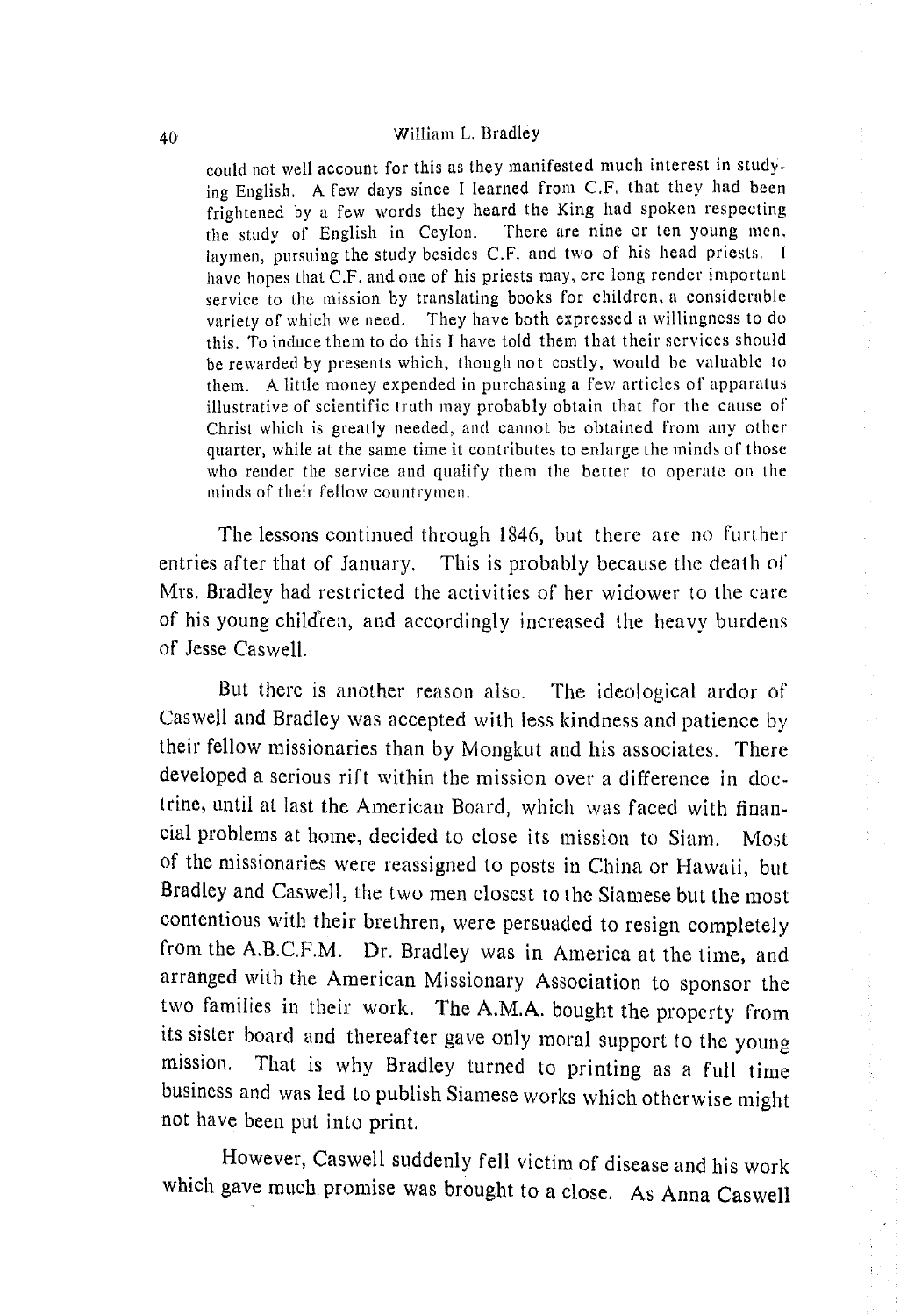and her children prepared to return to the United States, Prince Mongkut sent presents to the family as a remembrance of their father's friendship with Mongkut. In a note to young Francis, he said, "J think of your father mostly as he was my teacher of English. I wish you to keep this my note with you for my remembrance. Your father's Pupil T.M. Chaufa Mongkut."<sup>21</sup>